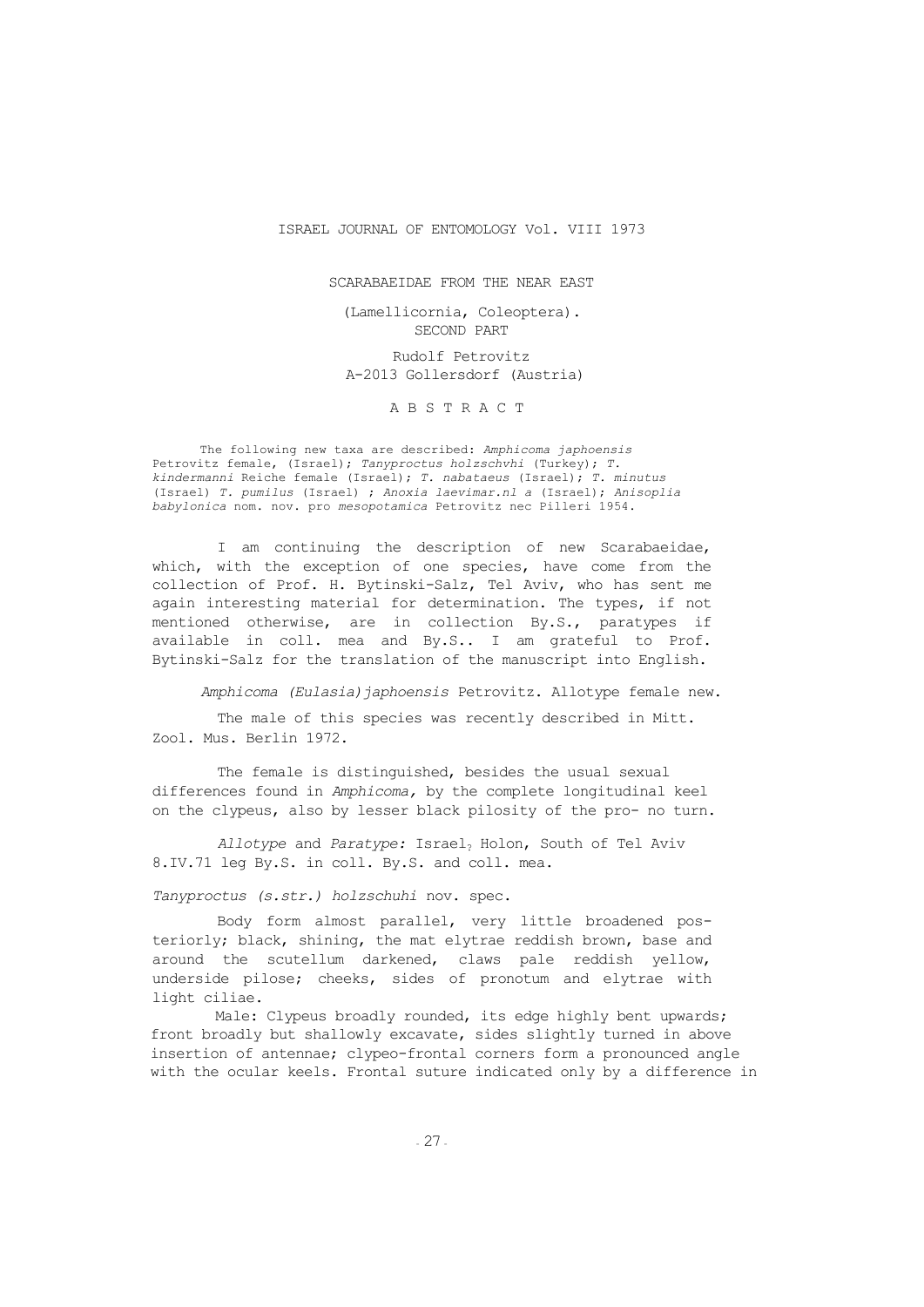Male: Clypeus broadly rounded, its edge highly bent upwards; front broadly but shallowly excavate, sides slightly turned in above insertion of antennae; clypeo-frontal corners form a pronounced angle with the ocular keels. Frontal suture indicated only by a difference in punctation in front and behind of it; this punctation is anteriorly large, shallow and dense, posteriorly half as large, dense and reticulate; toward the vertex only, this sculpture is reduced to small diffuse points.

Pronotum as broad as the elytrae, bordered all around, sides crenulate, rounded, converging anteriorly; anterior corners acute-angled, hind corners broadly rounded, continuing into the finely bordered base; anterior border much broadened medially. Points in front and at sides as large as on frons but more dispersed, backwards somewhat smaller and more scanty, aciculate, round only on the lateral bosses.

Scutellum rounded, slightly impressed in centre, edge with large single points. Elytral suture punctuate, disappearing towards the apex. Elytrae completely flat with indication of two dorsal ribs on each side. Punctation similar to that on frons, disperse, lateral dispersely, obliquely, coarsely rugose. Epipleural keel acute and disappearing only on the apical tip.

Propygidium with large points and long pilosity; pygidium with scarce punctation and bare.

The movable spine of the anterior tibiae inserted opposite the middle tooth, middle and posterior tibiae broadened before end. Tarsal joints of anterior and middle legs scarcely enlarged, the second, third and fourth joint soled. Metatarsus of hind legs slightly club-shaped, shorter than the second Claws bifid, contrasting on their light reddish yellow ioint. colour against the black tarsus.

Labrum semilunarly excised. Antennal fan black, strongly shining, bent outwards, as long as the pedicel when seen from above. Length 10.1 mm. Female unknown.

Holotype: Turkey, Vilayet Adana, Nurdag-gencidi 800-1300m 13.-17.VI.1970. leg. et don. C. Holzschuh in coll mea.

The new species is nearest related to T. verryi Fairm. and T. carceli Fairm. and also the locality is adjacent to these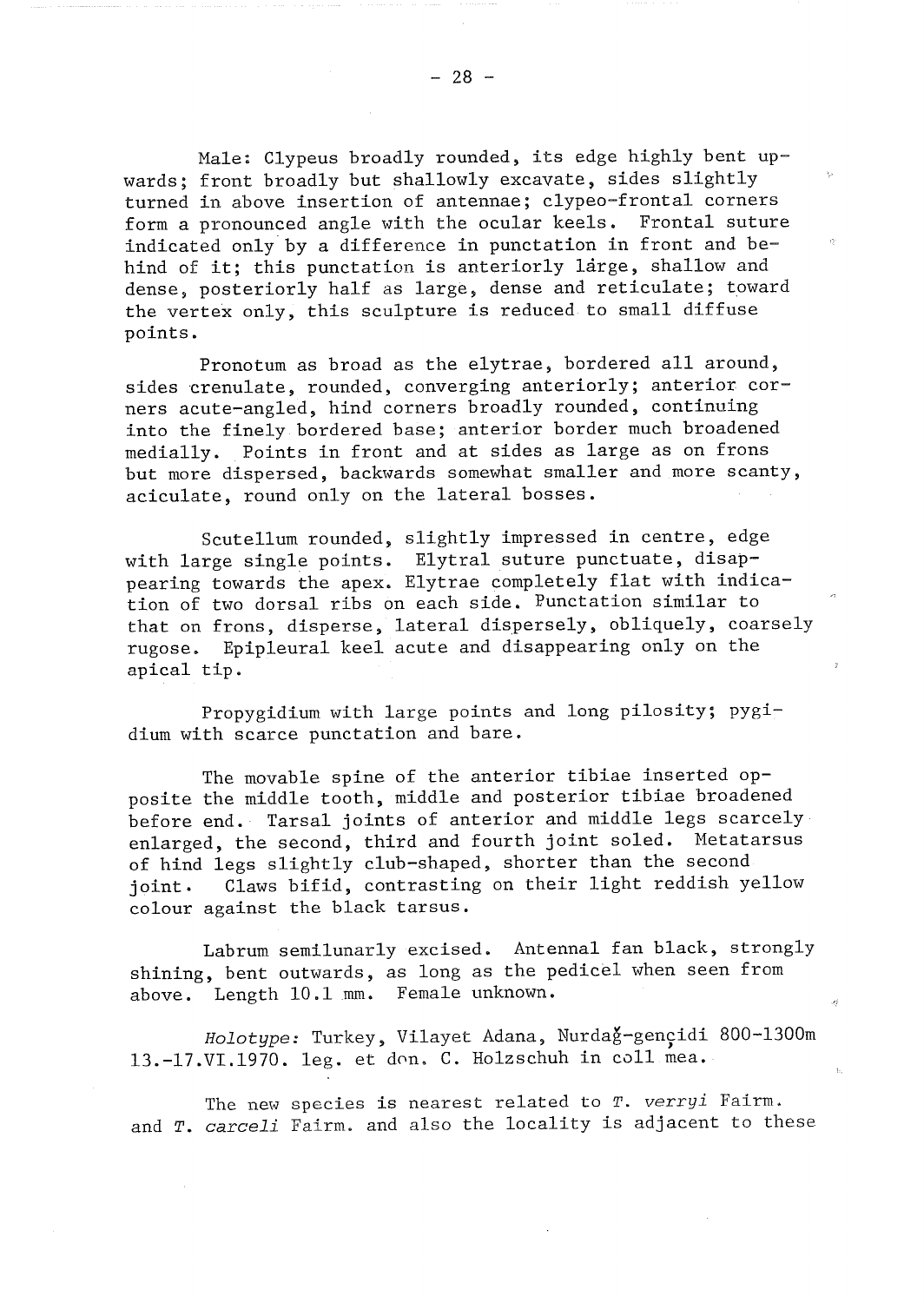In T. carceli (specimens from Iskanderun Alexandrette) the pronotum is not only broader than the elytrae, but also arched in both directions like a pad; all points circular. Elytrae as shining as the pronotum, lateral rugosities absent. Tarsal joints more broadened than in the two species mentioned, only three joints soled. Distal joint of maxillary palpi strongly enlarged but not excavate. Finally in T. verryi and T. carceli the striking contrast in colour between tarsi and claws is absent.

## Tanyproctus (Brachydema) kindermanni Reiche.

A form with reddish brown to brownish red elytrae (f. rufipennis) occurs also in T. kindermanni as in many other Brachydema species. This colour form seems to be not less frequent or even more frequent than the black nominate form. Prof. H. Bytinski-Salz kindly gives me the following data of males: Mt. Hermon 1500-2000 m: 12 black, 8 brown specimens. Mt. Meron 700-1000 m: 2 black, 4 brown specimens (coll. Dept. Entomology, Hebrew University Jerusalem).

Female (new): The female, is much larger (20 mm), very thick, posteriorly strongly broadened; pronotum of the specimen at hand dark brown, sides reddish translucent with black lateral spot bordering the lateral edge. Elytrae as in f. rufipennis. Sutural and dorsal ribs more pronounced. Second to fifth joint of antennal pedicel almost globular, the small fan slightly longer than these. Segments of anterior and median tarsi almost not broadened and not soled. Claws incised, lower tooth, however, very short.

Allotype: Israel, Mt. Meron 7.IV.70. leg. M. Pener in  $col1. By. S.$ 

## Tanyproctus (Tanyproctocera) nabataeus nov. spec.

The specis is closely related to T. saulcyi Reiche, but is distinguished in the male as follows: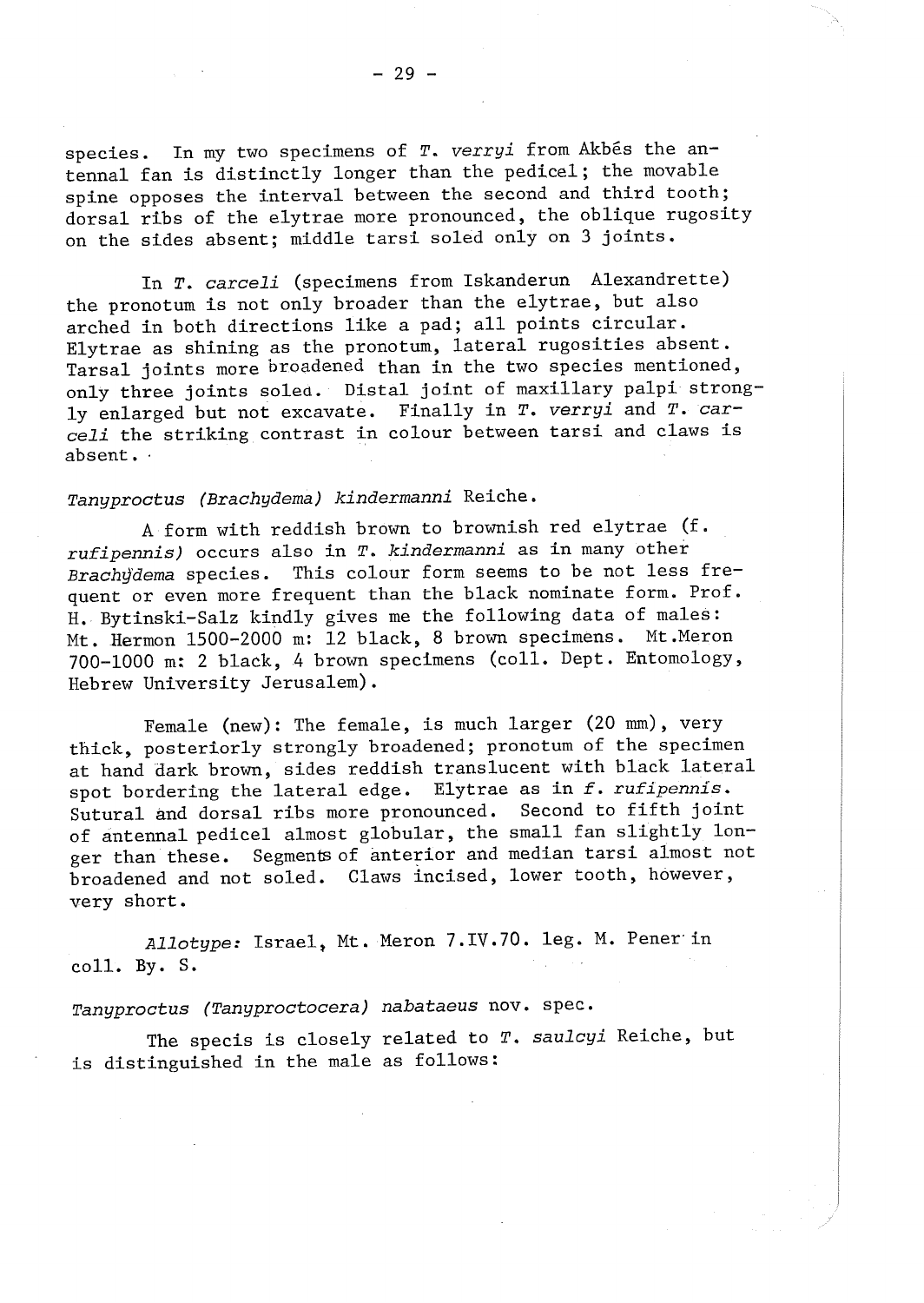| T. nabataeus n. sp.                                                        | T. saulcyi Reiche                                         |
|----------------------------------------------------------------------------|-----------------------------------------------------------|
| Clypeus with narrow but dis-<br>tinct angular incision.                    | Clypeus only slightly excised.                            |
| Punctation of pronotum much                                                | Punctation of pronotum uni-                               |
| more dense toward scutellum.                                               | form.                                                     |
| Base of elytrae depressed                                                  | Base of elytrae and scutellum                             |
| below scutellum.                                                           | laying in one plane.                                      |
| Anterior tarsal joints 2 and                                               | Tarsal joints 2 to 4 somewhat                             |
| 3 cordiform, distinctly                                                    | broadened but nevertheless                                |
| broader than long.                                                         | longer than broad.                                        |
| Antennal fan distinctly longer                                             | Antennal fan only as long as                              |
| than pedicel.                                                              | pedicel.                                                  |
| Lateral ciliation of pronotum<br>dense and soft, lighter than<br>pronotum. | Lateral ciliation more bristly,<br>colour as in pronotum. |
| Size $8.5 - 10.5$ mm.                                                      | Size $11-13$ mm.                                          |

Holotype and paratypes: Israel: Gilat 19.XI.71 leg. By.S. Other paratypes: Zeelim; Wadi Nafekh 26.II.49 leg. Wahrman, in coll mea and By. S. The species is so far known only from the Negev.

The distribution of  $T$ . saulcyi, known to me include: Iraq, Syria, Israel; Haifa, Jerusalem, Jaffo, Dead Sea region. The specimens from Wadi Nafekh were determined by G.E. Bryant and R.D. Pope as Pachydema sp., but the elongate joints of the antennal pedicel and the fusiform terminal joint of the maxillary palpi refer this species clearly to the genus Tanyproctus Fald.

Tanyproctus (Tanyproctocera) minutus nov. spec.

A small species, strongly broadened backwards; head, pronotum and scutellum shining black, the less shining elytrae dark red brown. Venter, legs and antennae blackish brown.

Male: Clypeus rounded, slightly excised, strongly bent up and slightly concave laterally in front of the eyes; the clypeal-frontal corners form a small rounded lamella. Punctation on clypeus large and rough, on frons smaller and more dense, almost crowded; vertex medially smooth. Pilosity shorter in front, distinctly longer and erect behind; colour pale greyish yellow.

 $-30 -$ 

 $\mathbf{r}$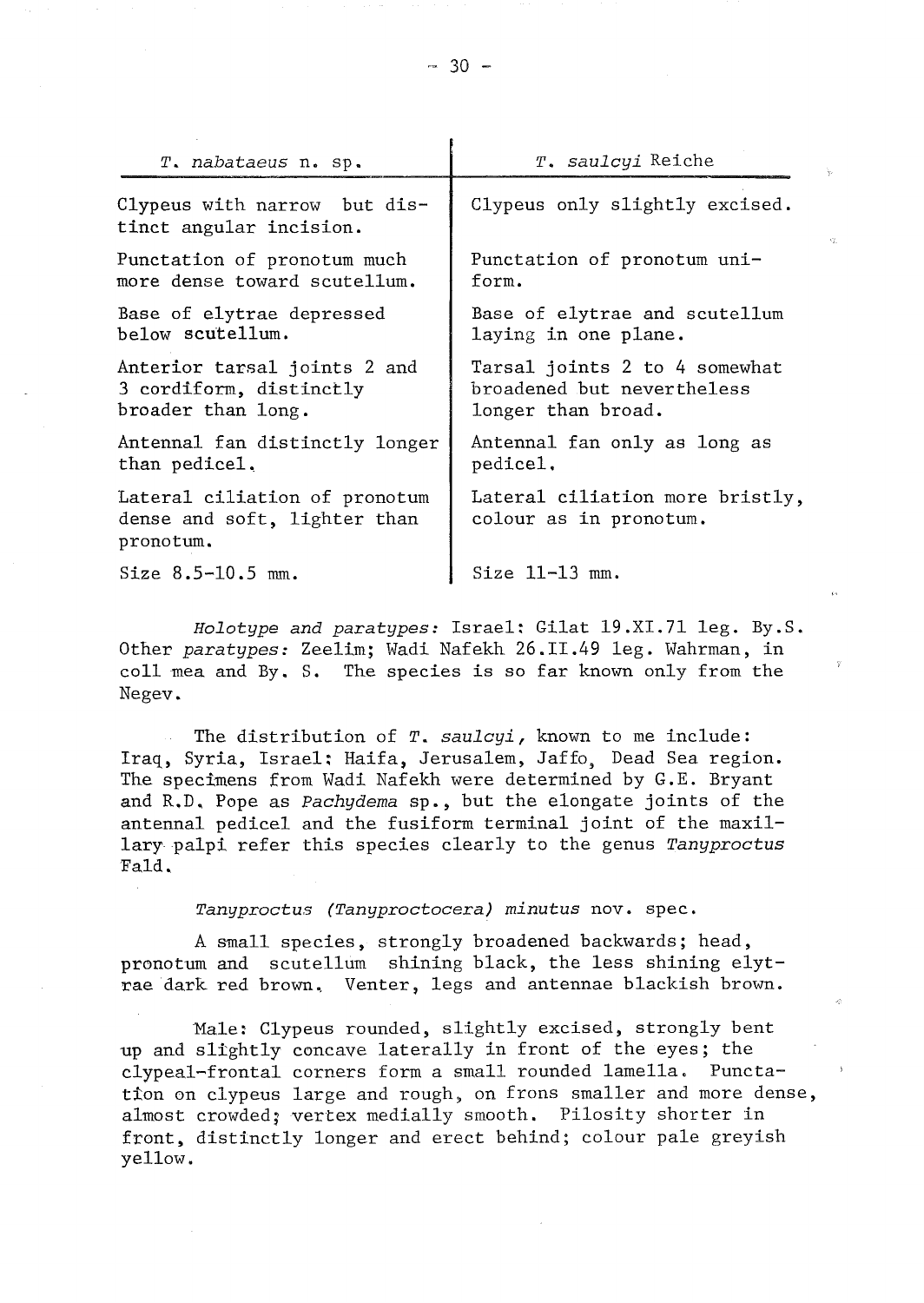Pronotum with strongly rounded sides which are slightly excised before the protruding anterior angles; maximal breadth in the middle. Pilosity very long and erect on periphery. Points about as large as on back of head, but more disperse and not quite regularly distributed; points open toward the back. Middle of pronotum longitudinally depressed and with distinctly denser punctation. Long setae, similar to those at the edge, are inserted in these points while the sides remain bare.

Scutellum dispersely punctate with shorter decumbent pilosity. Elytrae with sharp sutural ridges, the sutural lines deeply impressed and almost reaching the tip. Four dorsal stripes slightly elevate and bordered by a chain of points; epipleural keel complete, sharp, ciliate up to tip. Points on disc about twice as large as on pronotum, standing rather dense and partly confluent, finely chagreened, resulting in a somewhat matt appearance of the elytrae.

Ventral side very densely covered with long hair: Pygidium rounded, pilose, with smaller and more disperse punctation.

Antennal fan S-shaped, distinctly longer than the pedicel; last joint of maxillary palpus thin; labrum small, slightly excavate in the middle.

Fore tibiae with three sharp equidistant teeth which increase in size, movable spine inserted opposite the middle tooth; middle and hind tibiae rather thin. Anterior tarsal joints 2 and 3 strongly enlarged, only slightly longer than broad, those of the middle tarsi only slightly enlarged. Joints 1-4 of front and middle tarsi soled; claws normally bifid. Female unknown. Length  $7.7-7.9$  mm.

Holotype and Paratype: Israel: Dead Sea region. En Gedi. Naha1 Mishmar 11.XII.71. leg. and coll. By. S. and coll. mea.

T. minutus spec. nov. may be compared with T. sinaiticus Heyden, but is distinctly smaller, sides not parallel but distinctly broadened toward the rear; pilosity not yellow red; pronotum with less dense punctation, anterior corners acute-angled, sides slightly excised in front of the corners; scutellum pilose; teeth of foretibiae sharp, not rounded as in T. sinaiticus. Second and third tarsal joint triangular, not rounded as in the species described by von der Heyden.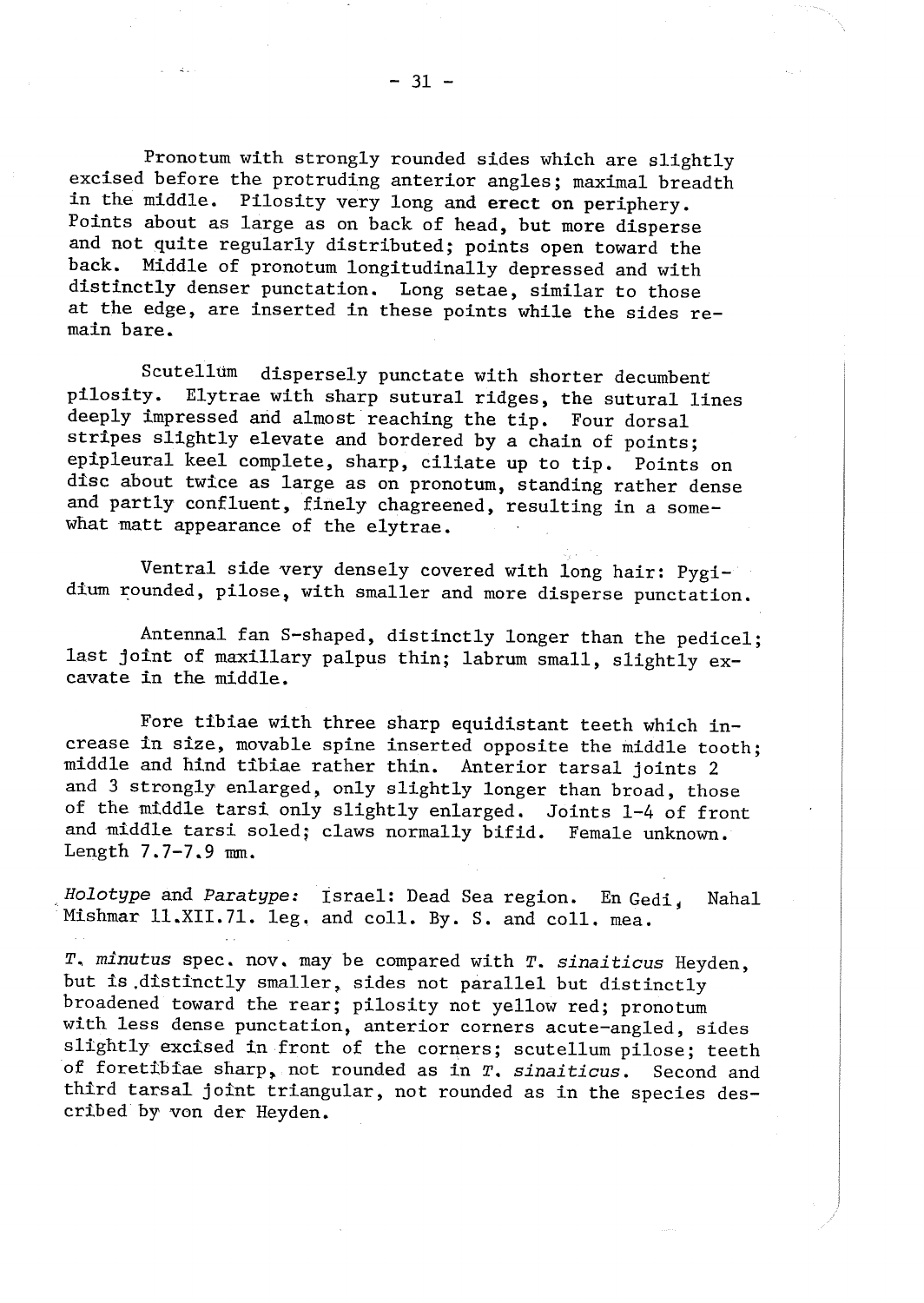Very similar to T. minutus Petrovitz, but still smaller (7 mm). Clypeus and legs light reddish brown, elytrae dark brown, blackened around the scutellum and along the sides; frons and vertex without pilosity. Anterior angles not protruding, sides not excavate. Fourth anterior tarsal joint shows only traces of soling, joints of mid tarsi not soled at all. Labrum small, not excised. Pygidium finely punctate, not pilose.

Holotype: Negev mountains: Mizpe Ramon 1000 m 7.III.71.  $leg. et col1. By. S.$ 

# Gnaphalostetha bonvoisini Reiche (bonvousini Reitter!)

The male of this relatively rare species has 10 distinct antennal joints and not 9 as given in the original description of Reiche (Ann. Soc. Ent. France 1856 p. 116-117 extrait). Reitter (Best. Tab. Europ. Col. Heft 50 1902 p. 162, 169) has perpetuated this error in his diagnosis of the genus Gnaphalostetha, which should be corrected. The female, however, has 9 antennal joints.

## Anoxia laevimacula nov. spec.

According to the form of the fore tibiae, the unexcised pygidium and the form of the parameres, this species belongs to the subgenus *Protanoxia* Semenov, but differs by the form of the clypeus, size of antennal fan and the almost complete lack of mirror spots on the pronotum.

Light red brown, head, pronotum and scutellum somewhat darker; dorsal side covered with white scales, without pilosity.

Male: Clypeus shovel shaped, strongly enlarged in front, sides slightly excavate, anterior corners obtusely protruding (not rounded); anterior edge, as seen from above, completely straight, seen from behind very slightly convex, its disc densely covered with white scales pointing backward.

Pronotum enlarged toward the rear as in A. cingulata Marseul but less arched, sides distinctly turned up in its basal half; hind corners bluntly rounded, base not bordered. In the type a median depressed longitudinal median line indicated. The posterior mirror spot not very large, the anterior one very small and completely covered with white scaling. Scale hairs on the disc less dense than on the sides with the indication of a faint mid line (paratype); in the holotype most of the scale hairs rubbed off.

J.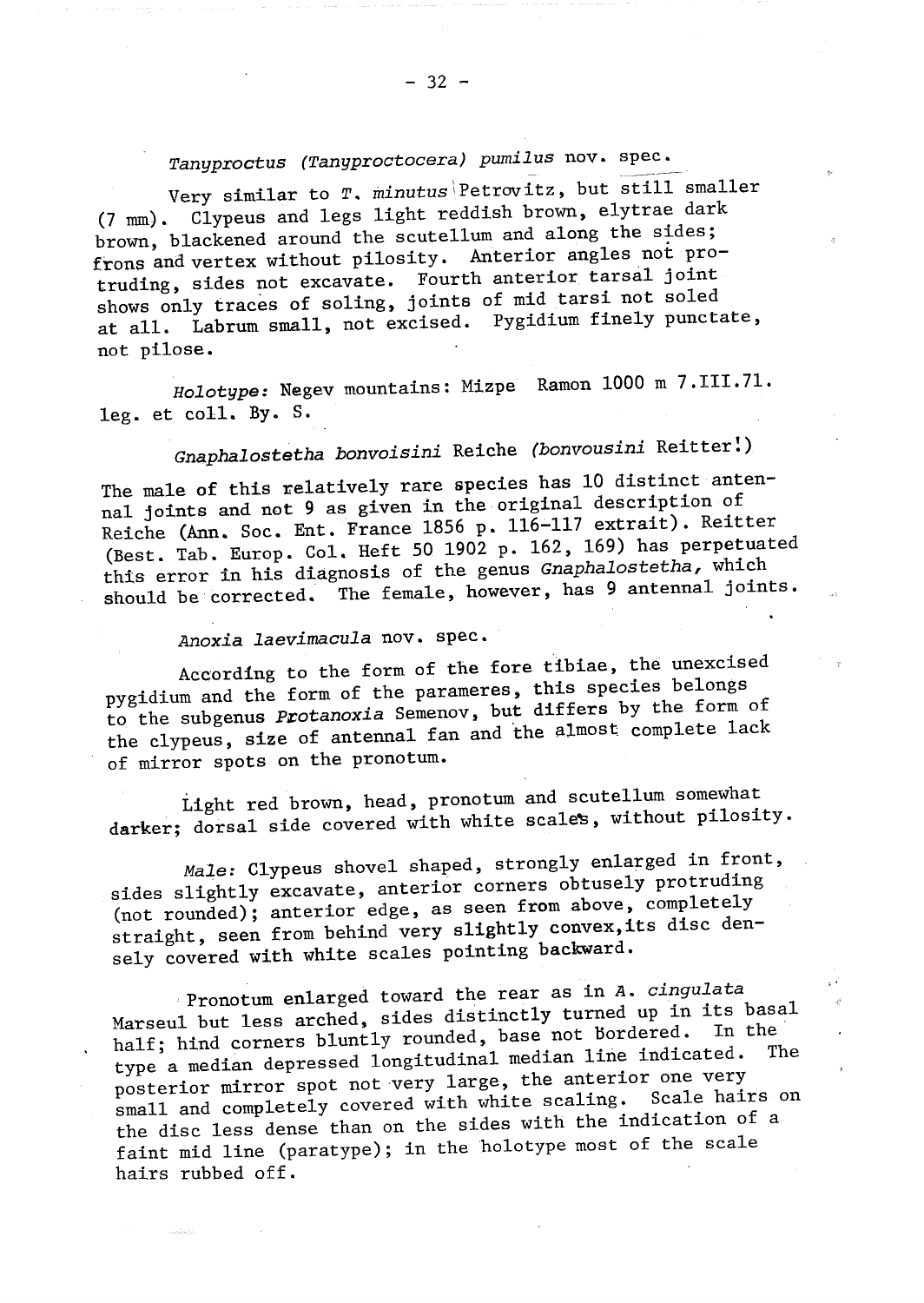Scutellum without distinction, covered with white scales and having a bare middle line. Elytrae with little pronounced sutural and dorsal ribs, tips slightly excised as in A. cingulata; sutural tip elongate.

Elytrae rugosely punctate, covered with scale hairs. The type shows rudiments of finer than that on the pronotum. two fasciae formed by spots; in the paratypes these spots are too small and too far from each other to be confluent.

Propygidial base longely, adherently pilose; behind, as well as the pygidium finely and shortly pilose. Tip of pygidium not excised.

Underside of the thorax with furry, long, dense, yellowish pilosity; sterna covered densely by fine white scale hairs, between them rows of tactile bristles. Sides with indistinctly bordered lateral maculae.

Distal joint of maxillary palpi small, narrow, slightly impressed in the middle. Third joint of antennal pedicle slightly elongate, fan consisting of 5 lamellae, bent outwards, longer than the clypeus. Femora with white scaling and long erect pilosity. Anterior tibiae with apical tooth only, outer border bisinuate, the movable spine absent; middle and hind tibiae, as well as tarsi, without differential characters; dentation of claws uequal. Female unknown. Length 21-22.5 mm.

Holotype: Jsrael: Upper Galilee: Dan 20.IV.68. leg. et coll.  $By. S.$ 

Paratypes: Coastal plain Bet Dagon 25.VII.70; Ashqelon-Dunes 2.VII.59 leg. Ginzburg in coll. mea and By. S.

A. *laevimacula* nov. spec. belongs to the small group of species in which the tip of the pygidium is not excised. It especially ressembles A. cingulata, but this species is considerably larger; clypeus rounded, frons and vertex with long erect pilosity and only a few scales. Pronotum arched and provided with two large mirror spots. Antennal fan only one third as long as the anterior edge of the clypeus.